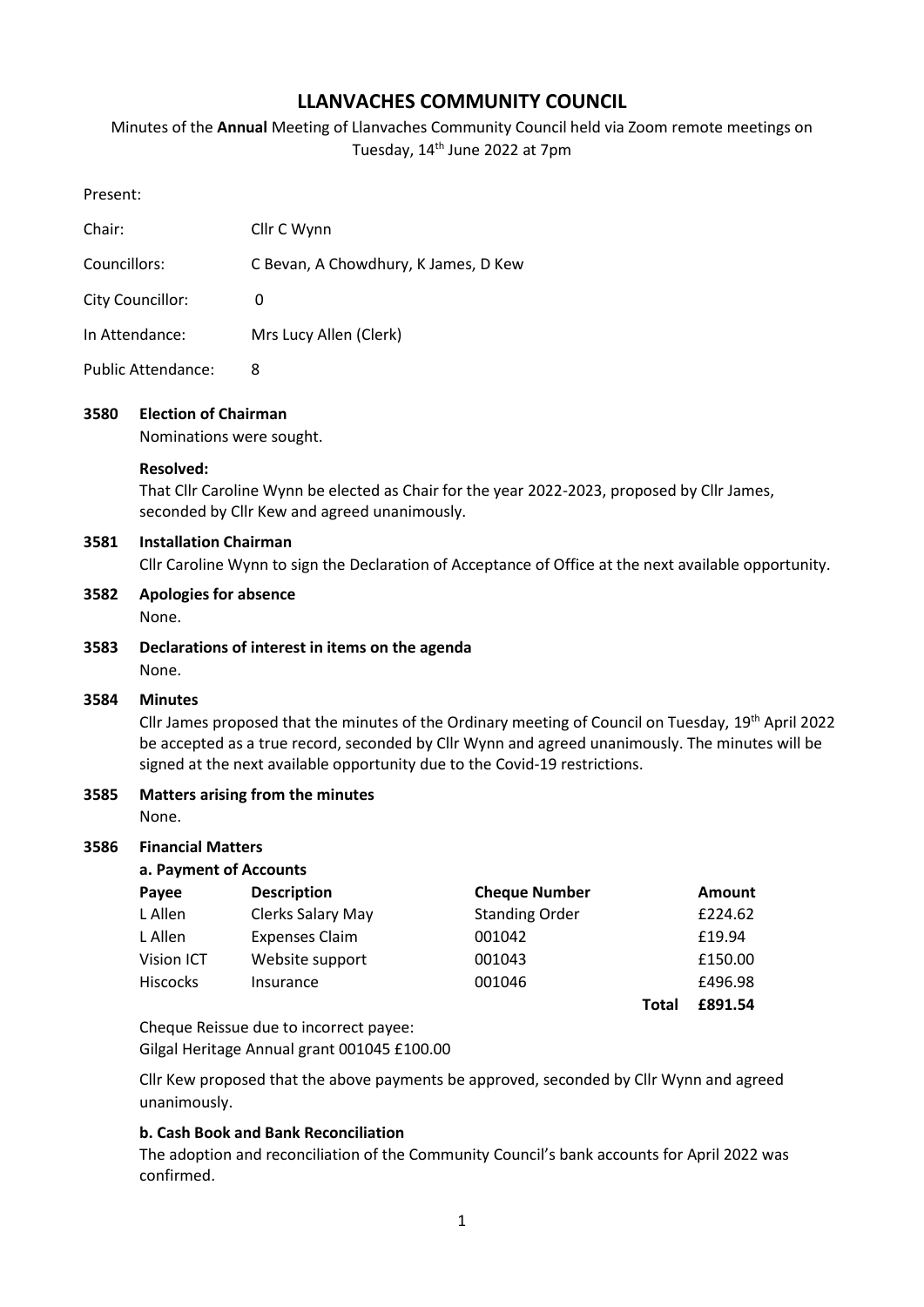### **c. Annual Return for the year ended 31st March 2021**

Members noted that the External Auditors have confirmed that on the basis of their review, in their opinion, the information contained in the Annual Return is in accordance with proper practices and no maters have come to their attention giving cause for concern that relevant legislation and regulatory requirements have not been met.

### **d. Quotation for play equipment repairs**

Members considered the quotation received for the works required following the annual inspection of play equipment.

### **Resolved:**

To approve the quotation received for the works required to the play equipment following the annual inspection at a cost of £505.00 plus VAT *(LG (misc prov) 1976, s19),* proposed by Cllr Bevan, seconded by Cllr Wynn and agreed unanimously*.*

In addition the contractor be asked to provide a quote to replace the entrance gate.

### **e. Llanvaches Residents Social Group (LRSG) – grant donation**

Members considered the request from the LRSG for a grant donation towards the purchase of 30 mugs celebrating the Queens Platinum Jubilee to be given to school children.

### **Resolved:**

To approve the grant donation of £200 to the Llanvaches Residents Social Group (*LGA 1972, s145)*, proposed by Cllr James, seconded by Cllr Wynn and agreed unanimously.

### **f. Independent Remuneration Panel for Wales**

Members considered the recommendations in the report for payments to Members of Community and Town Councils.

#### **Resolved:**

To note that Determinations 43, 44 and 45 are mandatory and not to adopt Determinations 46, 47, 48, 49, 50 and 51, proposed by Cllr Wynn, seconded by Cllr Bevan and agreed unanimously.

### **g. Internal Auditor**

#### **Resolved:**

To confirm the appointment of Ms S Bushell to carry out the Internal Audit of Llanvaches Community Council for the year 2021 – 2022 at a cost of £150.00, proposed by Cllr James, seconded by Cllr Kew and agreed unanimously.

#### **h. Annual Insurance Renewal**

#### **Resolved:**

Noted that the annual insurance is due for renewal at a cost of £496.98 (increase of £21.28) and confirmed that the Renewal Schedule and cover still meets the requirements of the Community Council. Proposed by Cllr Bevan, seconded by Cllr Wynn and agreed unanimously.

### **3587 COUNCIL MANAGEMENT MATTERS**

### **a. Outstanding queries from previous meetings**

Members considered the report and noted the following:

Road Sweeping – noted that the NCC Ward Councillors have been forwarded the correspondence. Letter to NCC re RLDP – letter sent awaiting response

Tree inspection chase quotations for removal of tree in the football field as per the inspection. A48 Safety Issues – no response to date from MCC

Pot Hole – reported again to NCC, information to be forwarded to ward councillors to take forward.

### **b. Unmetered lighting supply**

Members considered the request from Llanvaches Residents Social Group to apply for an unmetered lighting supply on the lamppost near the village green to accommodate the Christmas tree lights.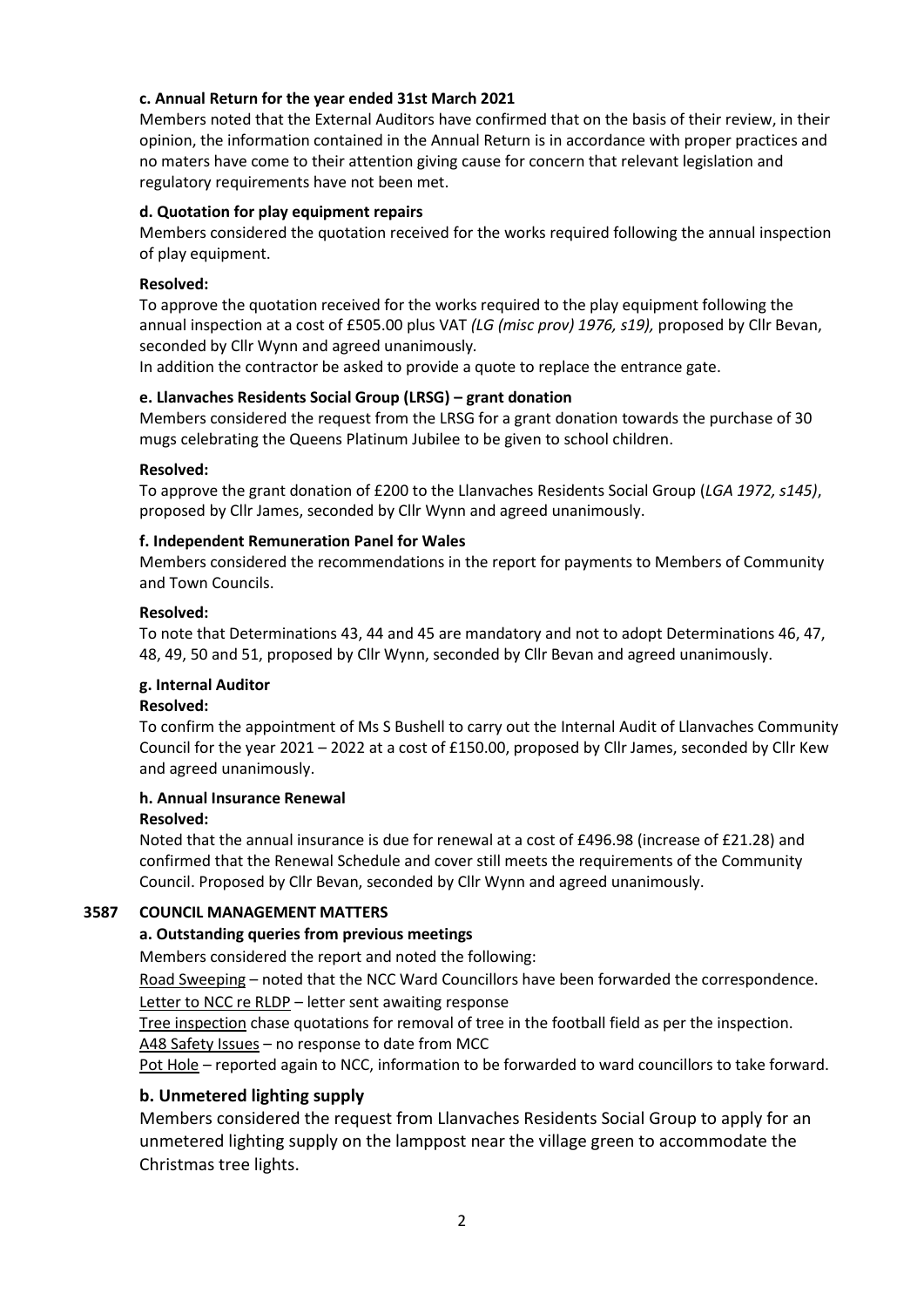# **Resolved:**

To approve the request from Llanvaches Residents Social Group to apply for an unmetered lighting supply on the lamppost near the village green to accommodate the Christmas tree lights. This approval is subject to confirmation that they would be willing to fund the potential minimum costs of £500 and that it would not take up more than an hour of the Clerk's time to apply.

# **c. Co-option**

Members noted that following the elections there are currently 2 vacancies on the Community Council and considered the process and timetable for filling these vacancies.

# **Resolved:**

To advertise the vacancies on the notice board, website and via the village facebook page and to co-opt at the meeting in July.

## **3588 Ward Member Report**

No ward members present due to the upcoming Council Elections.

## **3589 Playing Field Matters**

## **a. Fortnightly Inspection Report**

Members received the fortnightly inspection report.

## **b. Football Field Lease**

Members considered correspondence from the agent who manages the football field on behalf of Church in Wales.

## **Resolved:**

To approve the request to renew the lease at £300.00 for 10 years *(LGA1976 (Misc Prov) s19)*.

### **3590 Public Participation**

- 1. Pleased that the Community Council were looking to secure the football field and requested that it look into a long term resolution.
- 2. Request that the Council investigate Village Green Status for the football field.
- 3. Asked for Cllr Chowdhury to give a brief introduction as a new Councillor.
- 4. Concerns made regarding the planning application for glamping pods in the village and why the City Council had not put up statutory signage advising of the planning application.
- **3591 Matters of local interest or concern** None.

# **3592 Correspondence List**

- i. The meeting received the correspondence set out in the schedule.
- ii. Noted correspondence regarding trees in the playing field.

## **3593 Planning Matters**

### **a. Planning Applications**

Members considered the following planning applications: 22/0253 - Byeways Tabernacle Road Llanvaches Newport NP26 3BL Single storey side extension, encompassing existing detached garage **Observations: no objections**.